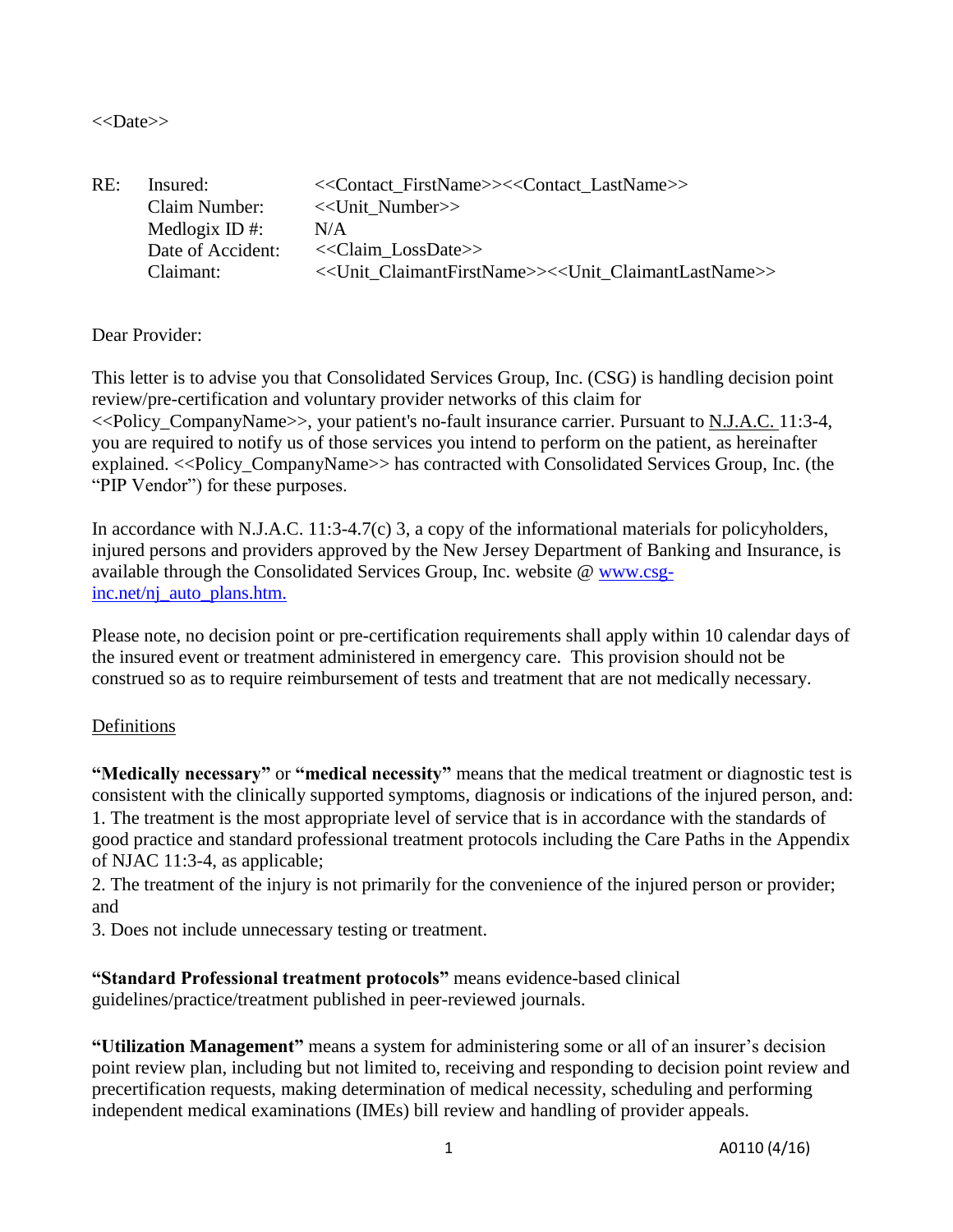**"PIP vendor"** means a company used by an insurer for utilization management.

## **PROMPT REPORTING**

We require that the Insured/Eligible Person advise and inform us about the injury and the claim as soon as possible after the accident and periodically thereafter. This may include the production of information regarding the facts of the accident, the nature and cause of the injury, the diagnosis and the anticipated course of treatment. If this information is not supplied as required, we shall impose an additional co-payment as a penalty which shall be no greater than:

a) Twenty five (25) percent when received thirty (30) or more days after the accident; or b) Fifty (50) percent when received sixty (60) or more days after the accident.

At the request of Farmers or its vendor, a prompt report status may also occur every 60 days thereafter while the claim remains open to obtain updated information concerning the patient's medical condition.

# **CARE PATHS/DECISION POINT REVIEW**

As mentioned above, pursuant to N.J.A.C. 11:3-4, the New Jersey Department of Banking and Insurance (the "Department") has published standard courses of treatment, **Care Paths**, for soft tissue injuries of the neck and back, collectively referred to as the "Identified Injuries." N.J.A.C. 11:3-4 also establishes guidelines for the use of certain diagnostic tests. The Care Paths provide that treatment be evaluated at certain intervals called **Decision Points**. At Decision Points, you must provide us information about further treatment you intend to provide. This is called **Decision Point Review.** In addition, the administration of any test listed in N.J.A.C. 11:3-4.5(b) 1-10 also requires Decision Point Review, regardless of the diagnosis. If you fail to submit requests for Decision Point Reviews or fail to provide legible clinically supported findings that support the request, payment of your bills will result in a co-payment of 50% (in addition to any deductible or co-payment that applies under the policy) of the eligible charge for medically necessary services even if the services are later determined to be medically necessary. The Care Paths and accompanying rules are available on the Internet at the Department's website at [www.nj.gov/dobi/aicrapg.htm](http://www.nj.gov/dobi/aicrapg.htm) or can be obtained by contacting CSG at 1 (877) 258-CERT (2378).

## **MANDATORY PRE-CERTIFICATION**

If your patient does not have an Identified Injury, you are required to obtain pre-certification of all the services listed below. If you fail to submit legible requests for the pre-certification of all the services listed below or fail to provide clinically supported findings that support the request, payment of your bills will result in a co-payment of 50% (in addition to any deductible or co-payment that applies under the policy) of the eligible charge for medically necessary services even if the services are later determined to be medically necessary. You are encouraged to maintain communication with CSG on a regular basis as pre-certification requirements may change. Pre- certification is mandatory as to any of the following medical services once 10 calendar days have elapsed since the accident: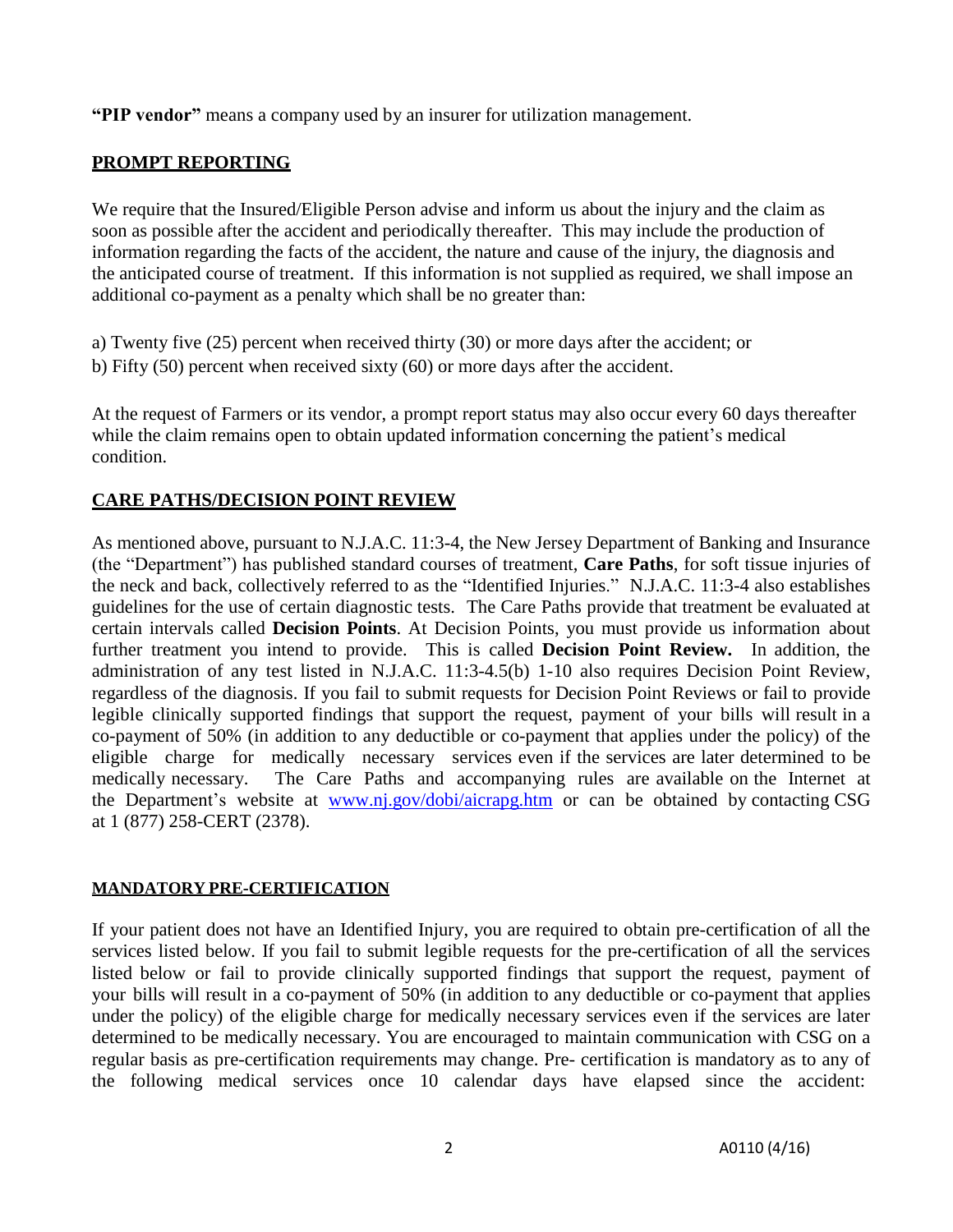- (a) non-emergency inpatient and outpatient hospital care
- (b) non-emergency surgical procedures
- (c) extended care rehabilitation facilities
- (d) outpatient care for soft tissue/disc injuries of the insured person's neck, back and related structures not included within the diagnoses covered by the Care Paths
- (e) physical, occupational, speech, cognitive or other restorative therapy or other body part manipulation except that provided for Identified Injuries in accordance with Decision Point Review
- (f) outpatient psychological/psychiatric testing and/or services
- (g) all pain management services except as provided for identified injuries in accordance with decision point review including but not limited to the following:
	- 1. acupuncture,
	- 2. nerve blocks,
	- 3. manipulation under anesthesia,
	- 4. epidural steroid injections,
	- 5. radio frequency/rhyzotomy,
	- 6. narcotics, when prescribed for more than three months,
	- 7. biofeedback,
	- 8. implantation of spinal stimulators or spinal pumps, and
	- 9. trigger point injections

10. non-medical products, devices, services and activities and associated supplies, not exclusively used for medical purposes or as durable medical goods, with an aggregate cost or monthly rental in excess of \$75.00

- (h) home health care
- (i) non-emergency dental restoration
- (j) temporomandibular disorders; any oral facial syndrome
- (k) infusion therapy
- (l) Durable medical equipment (including orthotics and prosthetics) with a cost or monthly rental in excess of \$75.00.
- (m) Computerized muscle testing; Current perceptual testing; Temperature gradient studies; Work Hardening; Carpal Tunnel Syndrome; Vax D and DRX; Podiatry; Audiology; Bone Scans
- (n) Any and all procedures that use an unspecified CPT, CDT, DSM IV and/or HCPC code.

Should you require any of the following requests, please consult your claim representative to discuss the claims process for payment consideration.

- 1. modifications to vehicles,
- 2. furnishings,
- 3. improvements or modifications to real or personal property,
- 4. fixtures,
- 5. gym memberships.

### **Tests for Which the Law Prohibits Coverage under Any Circumstances**

- 1. Spinal diagnostic ultrasound;
- 2. Iridology;
- 3. Reflexology;
- 4. Surrogate arm mentoring;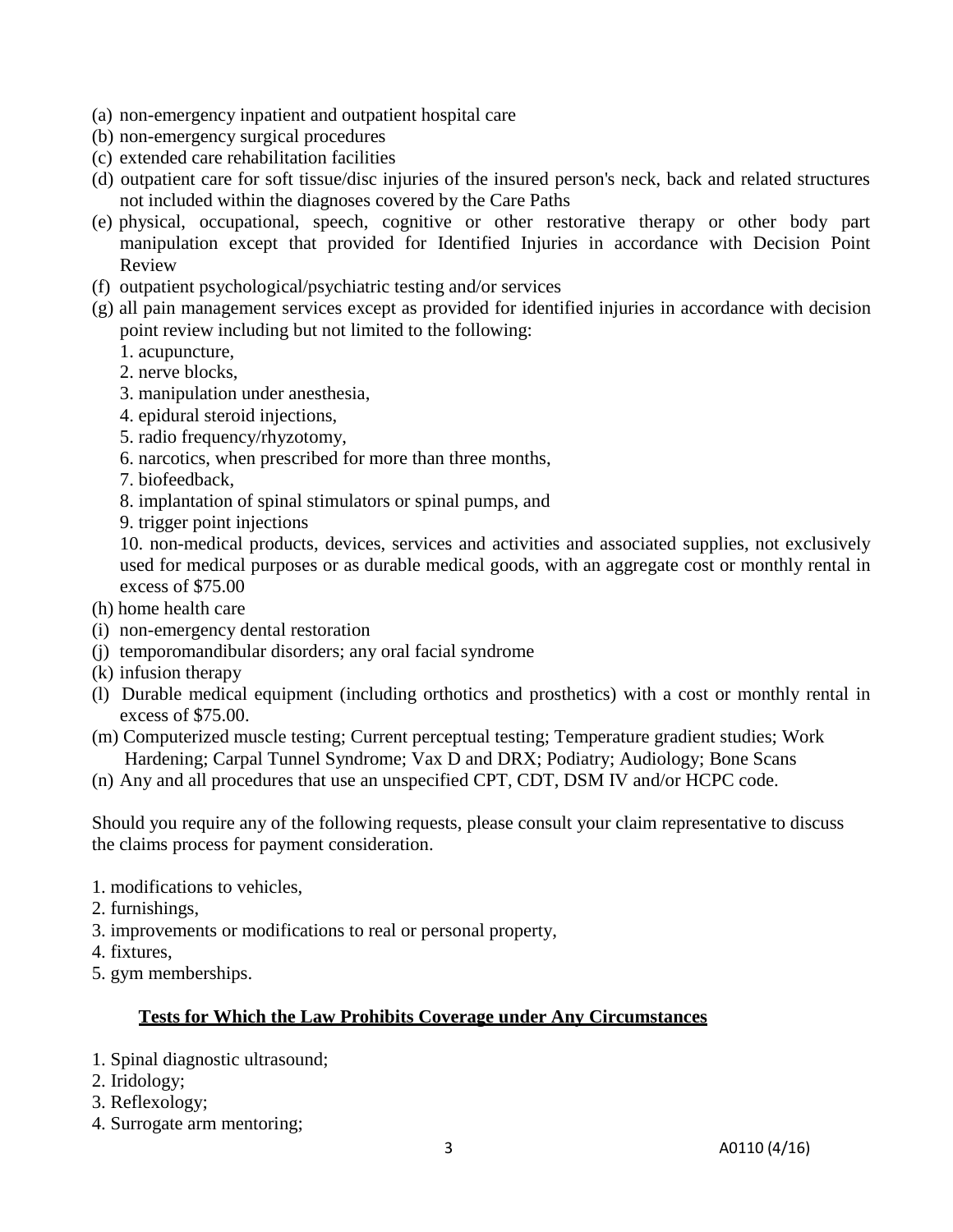- 5. Surface electromyography (surface EMG);
- 6. Mandibular tracking and stimulation; and
- 7. Any other diagnostic test that is determined by New Jersey law or regulation to be ineligible for Personal Injury Protection coverage.

Pursuant to **N.J.A.C.** 11:3-4.5(f) and 13:30-8.22(b), we shall not provide reimbursement for the following diagnostic tests which have been identified by the New Jersey State Board of Dentistry as failing to yield data of sufficient volume to alter or influence the diagnosis or treatment plan employed to treat Temporomandibular Joint Disorder (TMJ/D):

- 1. Mandibular Tracking;
- 2. Surface EMG;
- 3. Sonography;
- 4. Doppler ultrasound;
- 5. Needle EMG;
- 6. Electroencephalogram;
- 7. Thermograms/thermographs;
- 8. Videofluoroscopy;
- 9. Reflexology.

# **Additional Requirements**

Written documentation to be supplied to Farmers must be legible and clinically supported and establish that a health care provider, prior to selecting, performing or ordering the administration of a treatment, diagnostic testing or durable medical equipment, has:

- 1. Personally examined the patient to ensure that the proper medical indications exist to justify ordering the treatment, diagnostic testing or durable medical equipment;
- 2. Physically examined the patient, including making an assessment of any current and/or historical subjective complaints, observations, objective findings, neurologic indication and physical tests;
- 3. Considered the results of any and all previously performed tests that relate to the injury and which are relevant to the proposed treatment, diagnostic testing or durable medical equipment; and
- 4. Recorded and documented these observations, positive and negative findings and conclusions on the patient's medical records.

# **HOW TO SUBMIT DECISION POINT REVIEW/PRE-CERTIFICATION REQUESTS**

In order for CSG to complete the review, you are required to submit all requests on the "Attending Provider Treatment Plan" form as adopted by the DOBI. A copy of this form can be found on the DOBI web site [www.nj.gov/dobi/aicrapg.htm, C](http://www.nj.gov/dobi/aicrapg.htm)SG's web site http://www.csginc.net/nj\_auto\_plans.htm or by contacting CSG at (877) 258-CERT (2378).

Please return this completed form, along with a copy of your most recent/appropriate progress notes and the results of any tests relative to the requested services to CSG via fax at (856) 910-2501 or mail to the following address: CSG, Inc., 300 American Metro Blvd., Suite 170, Hamilton, NJ 08619,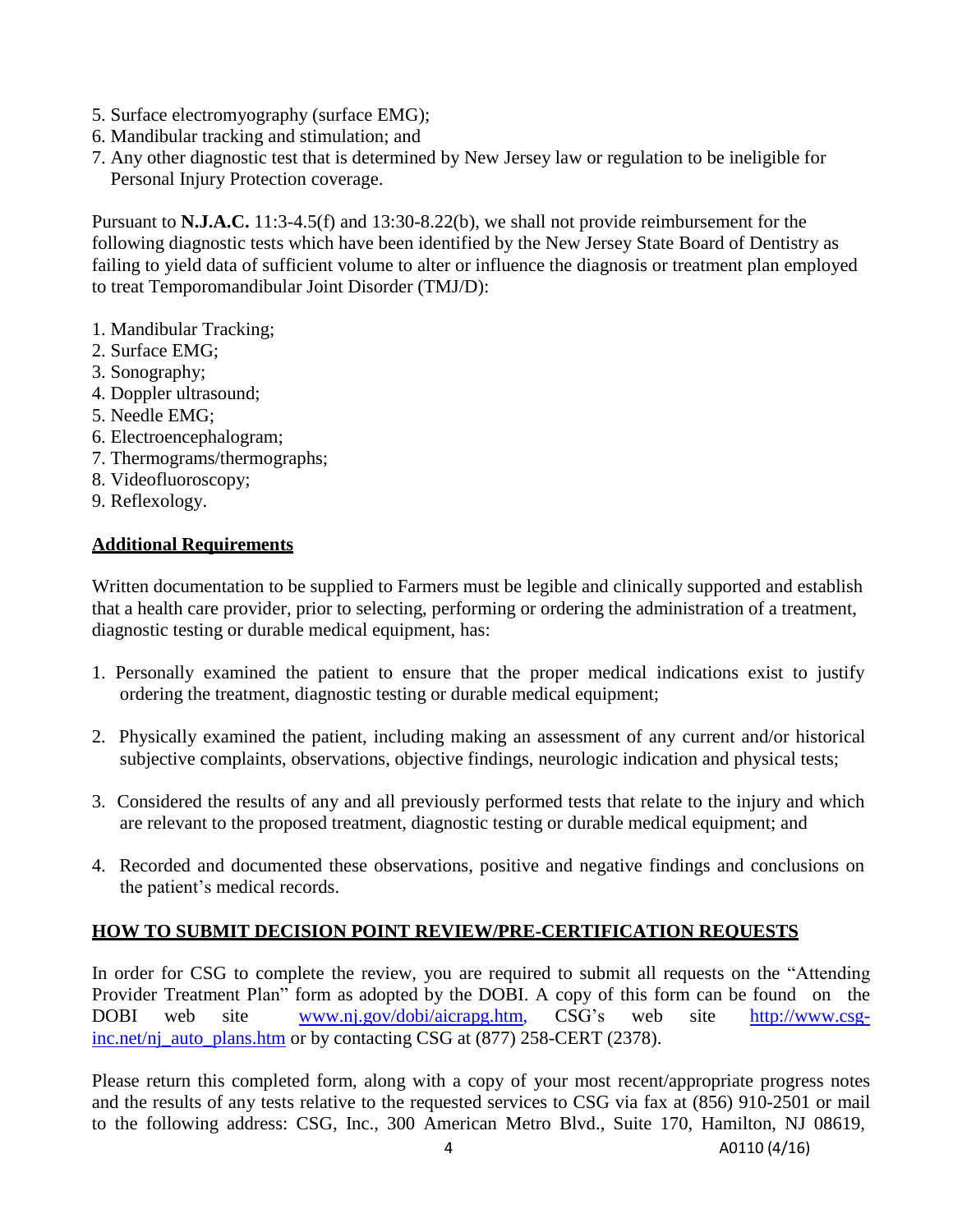ATTN.: Pre-Certification Department. Its phone number is (877) 258-CERT (2378).

The review will be completed within three (3) business days of receipt of the necessary information and notice of the decision will be communicated to your office by fax and/or confirmed in writing. A business day is any day except Saturday, Sunday or a legal holiday between the hours of 7:00 AM EST and 7:00 PM EST. In computing any business day time period, the day from which the designated period of time begins to run shall not be included per 11:3-4.2. If you are not notified within 3 business days (as defined above), you may continue your test or course of treatment until such time as the final determination is communicated to you. Similarly, if an independent medical examination should be required, you may continue your tests or course of treatment until the results of the examination become available.

Example: Response to a properly submitted provider request is due back no later than 3 business days from the date CSG receives the submission. CSG receives an Attending Provider Treatment Plan Form by facsimile transmission dated 1:00 PM EST on Wednesday, February 6, 2013. Day one of the 3-business day period is Thursday, February 7, 2013. Since the  $3<sup>rd</sup>$  day would be Saturday, February 9, 2013, CSG's decision is due no later than close of business, Monday, February 11, 2013.

**Denials of decision point review and pre-certification requests on the basis of medical necessity shall be the determination of a physician. In the case of treatment prescribed by a dentist, the denial shall be by a dentist.**

## **INDEPENDENT MEDICAL EXAMS**

If the need arises for CSG to utilize an independent medical exam during the Decision Point Review/Precertification process, the guidelines in accordance to 11:3-4.7(e) 1-7 will be followed. This includes but is not limited to: prior notification to the injured person or his or her designee, scheduling the exam within seven calendar days of the receipt of the attending provider treatment plan form (unless the injured person agrees to extend the time period), having the exam conducted by a provider in the same discipline, scheduling the exam at a location reasonably convenient to the injured person, and providing notification of the decision within three business days after attendance of the exam.

Failure to attend the physical/mental examination request will be **excused** if the injured person notifies Farmers or CSG at least three (3) business days before the examination date of his or her inability to attend the exam. Another exam will then be scheduled to occur within the thirty-five (35) calendar days.

Failure to attend a physical/mental examination scheduled request will be **unexcused** if the injured person does not notify Farmers or CSG at least three (3) business days before the examination date of his or her inability to attend the exam.

If the injured person has two or more unexcused failures to attend the scheduled exam, notification will be immediately sent to the injured person or his or her designee, and all providers treating the injured person for the diagnosis (and related diagnosis) contained in the attending providers treatment plan form. The notification will place the injured person on notice that all future treatment, diagnostic testing or durable medical equipment required for the diagnosis (and related diagnosis) contained in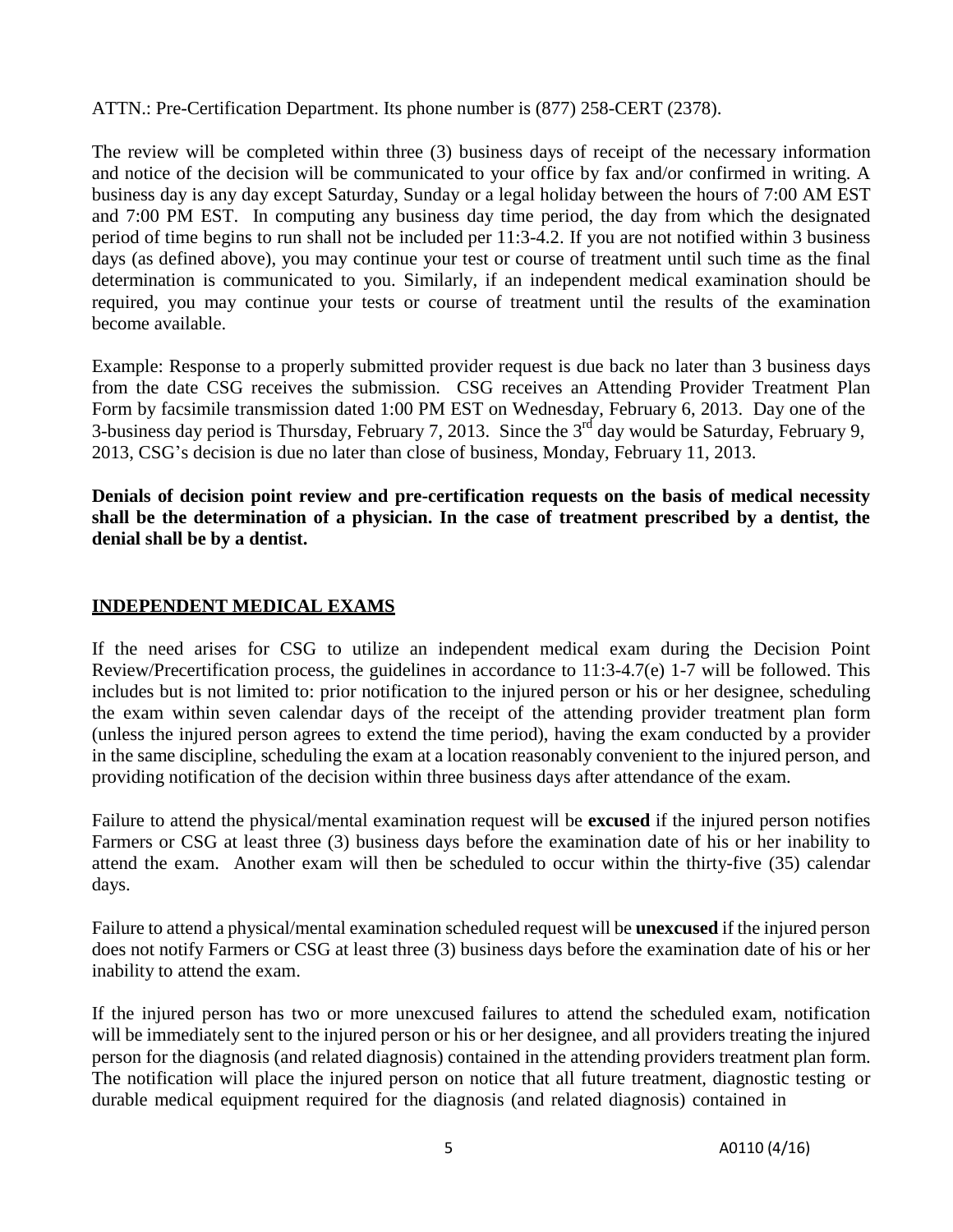the attending providers treatment plan form will not be reimbursable as a consequence for failure to comply with the plan.

## **POSSIBLE OUTCOMES**

The following are the possible outcomes of our review:

- (a) The requested service is certified.
- (b) If CSG receives information that, in their view, is insufficient to support the requested test or service, they will issue an administrative non-certification and will continue to non-cert the requested test or service until such time as they receive documentation sufficient to evaluate the request.
- (c) In the event CSG feels a change in the requested test or service is advisable (whether in frequency, duration, intensity or place of service or treatment), they will notify your office of the modified results.
- (d) In the event CSG is unable to certify your request, your office will be notified of the results and a CSG Medical Director will be available through an internal appeal process to discuss the case with you. CSG may also request that the patient undergo an Independent Medical Examination. Any such exam will be scheduled in accordance with 11:3-4.7(e) 1-7 as stated in the Independent Medical Exams section above.

# **REPORTING REQUIREMENTS**

# For injuries *other than* the **identified injuries** outlined in the CARE PATH AND DECISION POINT and **MANDATORY PRE-CERTIFICATION SECTION ABOVE**

- 1. We must be provided with written support establishing the need for further treatment before reimbursement may be considered. This documentation is required if medical treatment is necessary beyond the first 30 calendar days following the accident. We encourage the submission of comprehensive treatment plans for all injuries to avoid periodic reviews when continued treatment is considered medically necessary for an extended period of time. If a comprehensive treatment plan has not been submitted and approved, notification is required every 60 calendar days following the date of the accident for as long as continued treatment is necessary if coverage is sought. As long as the treatment, diagnostic testing and/or durable medical equipment rendered/supplied is consistent with the approved treatment plan, additional notification every 60 calendar days following the accident is not required. Once a treatment plan has been approved, you or our insured must notify us in writing of the medical necessity of any treatment, diagnostic testing or durable medical equipment that varies from the approved treatment plan before reimbursement will be considered.
- 2. Failure to provide the notification required in paragraph one of this section, may result in a copayment penalty on eligible medical charges of 25 percent if notice is received 30 or more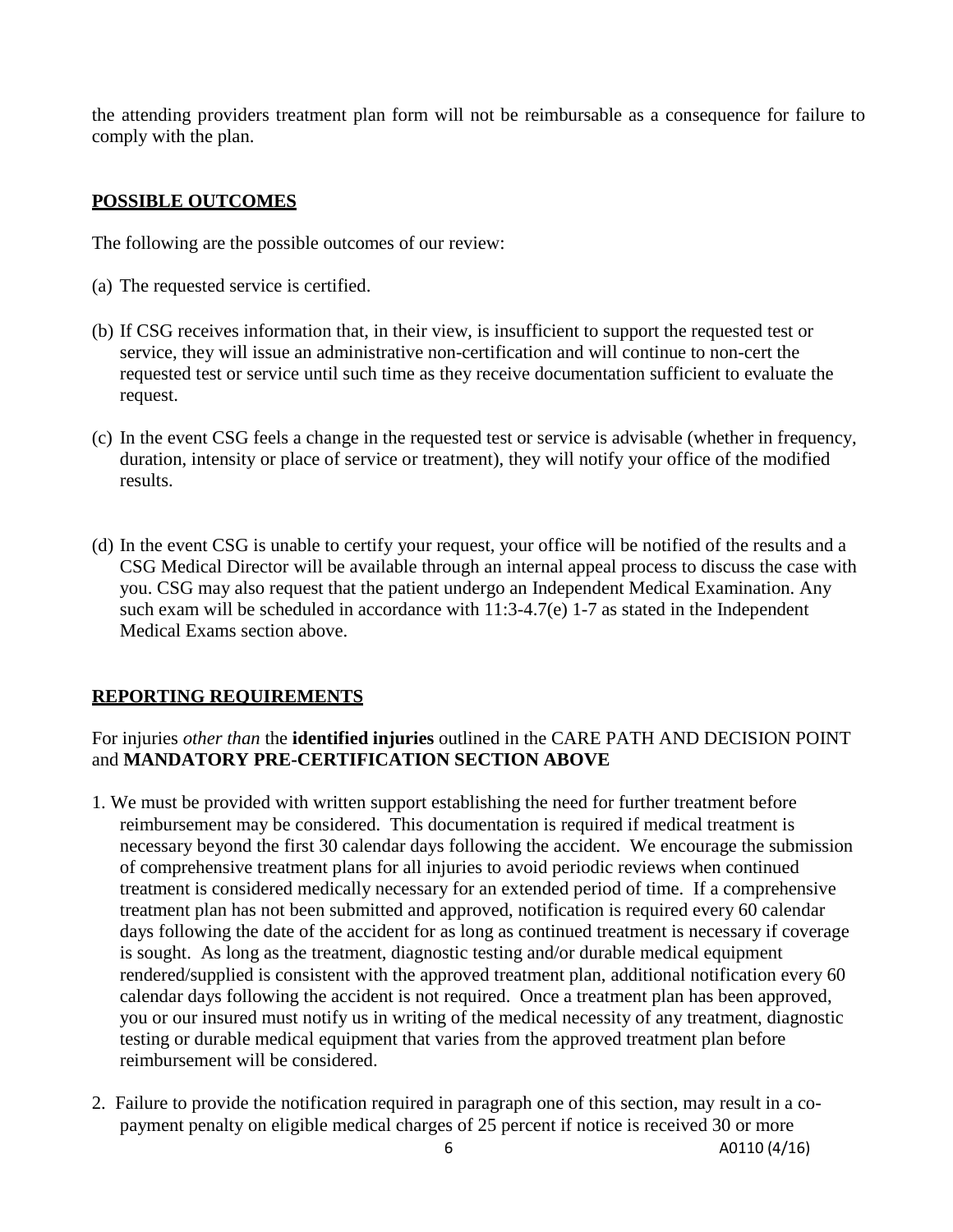calendar days after the accident or 50 percent when received 60 or more calendar days after the accident even if services are determined to be medically necessary.

## **INTERNAL APPEAL PROCESS**

The Internal Appeal Process shall be utilized before filing arbitration. If you have accepted an assignment of benefits or have a power of attorney from the insured, the Internal Appeal Process must be followed prior to the initiation of any arbitration or litigation. The Internal Appeal Process is streamlined to address Treatment Requests Disputes as well as Other Disputes (those other than treatment requests). Appeals relating to Treatment Requests are to be submitted to CSG. Appeals relating to Other Disputes including bill payment are to be submitted to <<Policy\_CompanyName>>.

## **Reconsideration/Appeal Process for Treatment Request Disputes**

If CSG fails to certify a request for treatment, the clinical rationale for this determination is available to you upon written request. You may request the decision to be reconsidered by submitting a written request with the reason for the appeal and all supporting documentation within thirty days of receipt of the decision in question. Submission of information identical to the initial material submitted in support of the request shall not be accepted as a request for reconsideration. Provided that additional necessary medical information has been submitted, a response to the reconsideration request shall be made within fourteen calendar days of your request in accordance with N.J.A.C. 11:3-4.7(c) 6. To notify CSG of your intention to participate in the reconsideration process, you can contact them by phone at (877) 258-CERT (2378), via fax at (856) 910-2501, or in writing at 300 American Metro Blvd., Suite 170, Hamilton, NJ 08619. This process will afford you the opportunity to discuss your appeal with a "similar discipline" Medical Director or request an independent examination scheduled by CSG.

## **Appeal Process for Other Disputes (any issue other than a Decision related to a Treatment Request)**

You must request an internal appeal on issues not related to a request for Decision Point Review or Pre-Certification. These issues may include, but are not limited to, bill review or payment for services. Appeals must be submitted to  $\langle$ -Policy CompanyName>> at least 30 calendar days prior to the initiation of any arbitration or litigation. The appeal must be signed by the treating provider and submitted in writing stating the issue being disputed along with supporting documentation. A decision will be provided to you within thirty (30) calendar days from receipt of the written request and all supporting documentation. Written notice of the dispute must be submitted to <<Policy\_CompanyName>> at: New Jersey Appeals Administrator, <<Policy\_CompanyName>>, 1000 Midlantic Drive, Suite 200, Mt. Laurel, NJ 08054. To ensure proper receipt of the dispute by us, it should be submitted via certified mail/return receipt requested through the US Postal Service or via another courier that provides proof of delivery. Proof of receipt by us must be provided at our request.

The Internal Appeal Process is an attempt to resolve disputes directly between <<Policy\_CompanyName>> and the provider. Should you choose to retain an attorney to handle the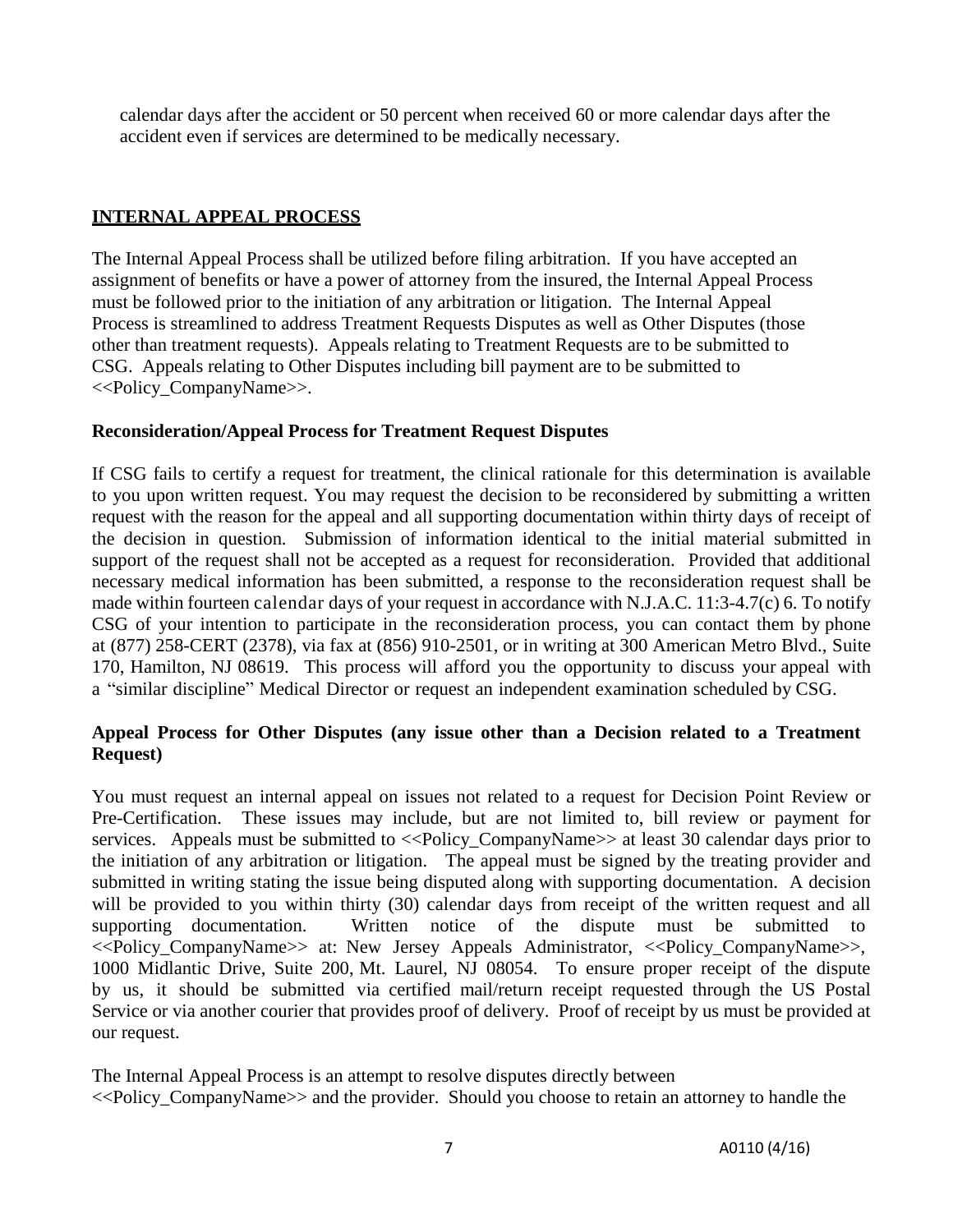Appeals Process, you do so at your own expense. No counsel fees or any other costs incurred during the Appeal process will be compensated regardless of whether the dispute is resolved on appeal or litigated.

You agree to hold harmless and indemnify <<Policy\_CompanyName>> for any legal fees and/or costs awarded should you litigate any matter prior to fulfilling the Dispute Resolution requirements of the policy including utilization of the Internal Appeal Process.

## **PIP DISPUTE RESOLUTION PROCESS**

If there is any dispute (excluding coverage) that is not resolved by the Internal Appeal Process, it must be submitted through the Personal Injury Protection Dispute Process (N.J.A.C. 11:3-5). Requests for dispute resolution may include a request for review by a Medical Review Organization. We retain the right to file a Motion to remove any Superior Court action to the Personal Injury Protection Dispute Resolution Process pursuant to **N.J.S.A.** 39:6A-5.1. Failure to utilize the Internal Appeal Process prior to filing arbitration or litigation will invalidate an assignment of benefits.

## **ASSIGNMENTS OF BENEFITS**

Please also note that, if you accept an assignment of benefits from the patient, you:

- (a) agree to follow the requirements of our Decision Point Review Plan for making decision point review and precertification requests;
- (b) shall hold the insured harmless for penalty co-payments imposed by us based on your failure to follow the requirements of our Decision Point Review Plan;
- (c) agree to follow the Reconsideration Process for disputes arising out of a request for Decision Point Review or Precertification;
- (d) agree to follow the Appeal Process for Other Disputes for any issues other than a decision related to a treatment request; and
- (e) agree to submit disputes to PIP Dispute Resolution pursuant to N.J.A.C. 11:3-5. However, prior to submitting to PIP Dispute Resolution, you must comply with the requirements of (c) and (d) above.

Failure on the part of the provider to comply with (a), (b), (c), (d) and (e) above, will render any assignment of benefits null and void.

## **VOLUNTARY UTILIZATION PROGRAM**

In accordance with N.J.A.C. 11:3-4.8(b) the plan includes a voluntary utilization program for:

- 1. Magnetic Resonance Imagery;
- 2. Computer Assisted Tomography;
- 3. The electro diagnostic tests listed in N.J.A.C. 11:3-4.5(b)1 through 3, except for needle EMGs, H-reflex and nerve conduction velocity (NCV) tests performed together by the treating physician;